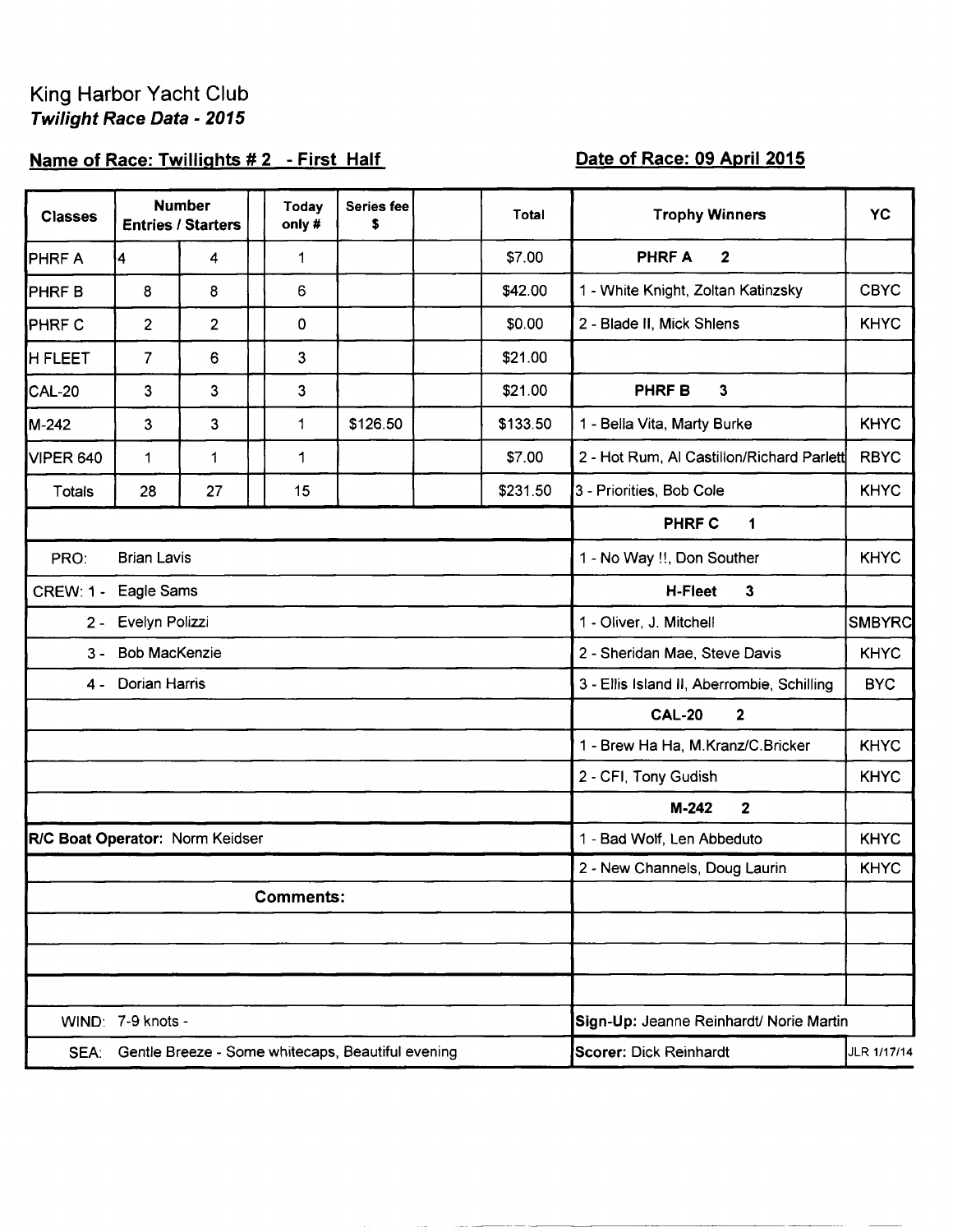#### **KHYC Twilights 2015 #2**

#### **King Harbor Yacht Club**

Race Date: 9 Apr 2015

Wind Speed: 7-9 KN



**Contract Contract Contract Contract Contract Contract Contract Contract Contract Contract Contract Contract C**